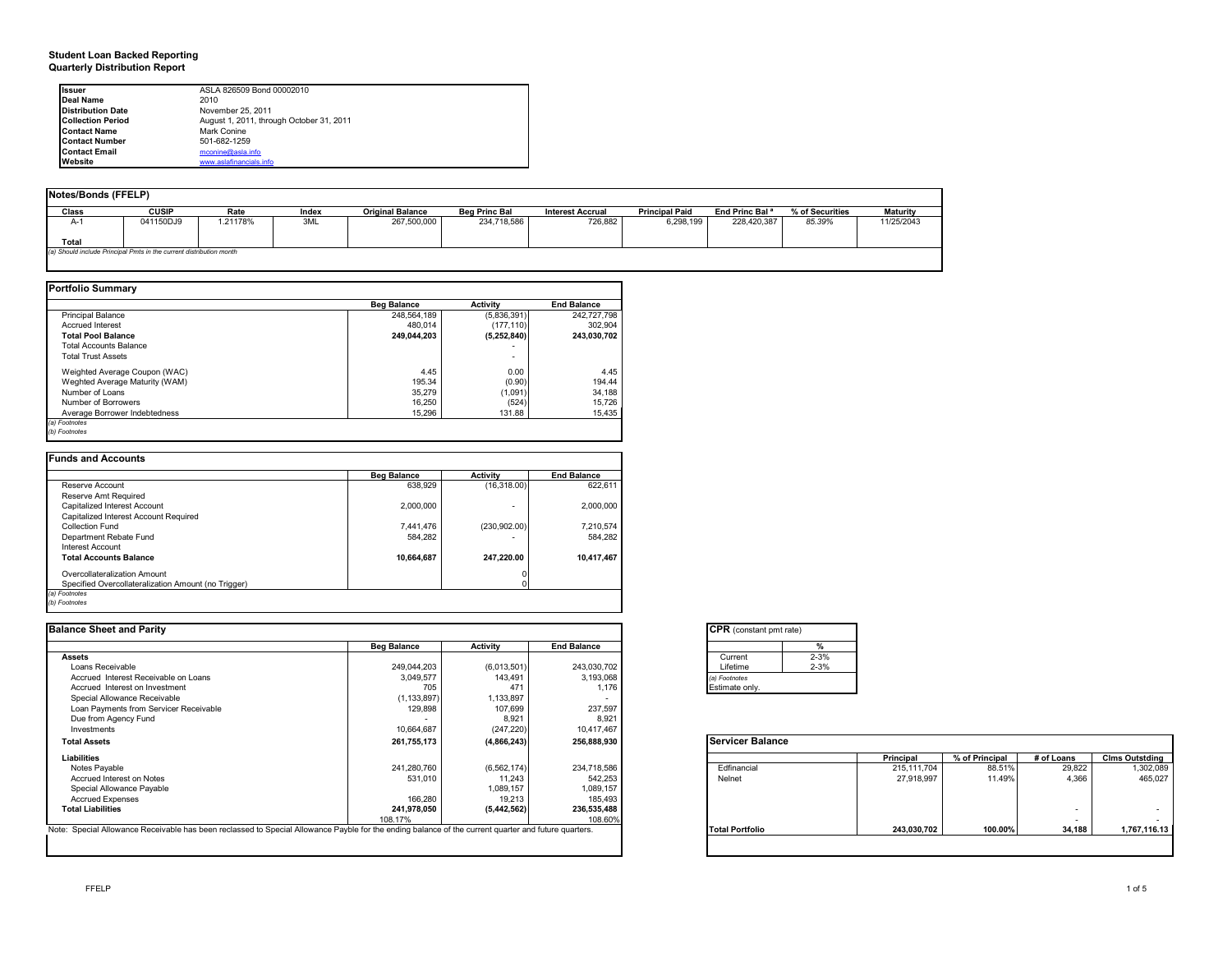|                         |           | # of Loans |                  | Principal   | % of Principal |         | <b>WAC</b> |        | <b>WARM</b> |        |
|-------------------------|-----------|------------|------------------|-------------|----------------|---------|------------|--------|-------------|--------|
|                         | Beainnina | Ending     | <b>Beginning</b> | Ending      | Beainnina      | Ending  | Beginning  | Endina | Beainnina   | Endina |
| In School               | 629       | 489        | 1,617,629        | 1,213,969   | 0.65%          | 0.50%   | 4.11       | 4.42   | 120.00      | 120.00 |
| Grace                   | 220       | 302        | 543,954          | 783.723     | 0.22%          | 0.32%   | 4.17       | 3.77   | 119.53      | 117.62 |
| Repayment               |           |            |                  |             |                |         |            |        |             |        |
| Current                 | 18,600    | 18,170     | 140,990,407      | 139,440,637 | 56.61%         | 57.38%  | 4.38       | 4.39   | 195.77      | 193.33 |
| 31-60 Days Delinquent   | 1,381     | 1,236      | 8,177,851        | 8,387,549   | 3.28%          | 3.45%   | 4.56       | 4.70   | 177.26      | 190.09 |
| 61-90 Days Delinquent   | 907       | 744        | 5,248,405        | 4,758,592   | 2.11%          | 1.96%   | 4.38       | 4.68   | 158.74      | 177.46 |
| 91-120 Days Delingent   | 648       | 535        | 3,476,954        | 3,022,910   | 1.40%          | 1.24%   | 4.82       | 4.64   | 159.27      | 172.28 |
| 121-180 Days Delinguent | 942       | 844        | 4,373,066        | 4,470,272   | 1.76%          | 1.84%   | 4.64       | 4.27   | 143.12      | 167.12 |
| 181-270 Days Delinquent | 906       | 943        | 5,082,586        | 4,786,366   | 2.04%          | 1.97%   | 4.58       | 4.58   | 185.89      | 149.59 |
| 271+ Days Delinguent    | 217       | 327        | 1,564,104        | 1,749,792   | 0.63%          | 0.72%   | 4.99       | 4.80   | 192.05      | 146.80 |
| <b>Total Repayment</b>  | 23,601    | 22,799     | 168,913,373      | 166,616,118 | 67.83%         | 68.56%  | 4.41       | 4.42   | 191.64      | 190.29 |
| Forbearance             | 4,257     | 3,959      | 38,404,767       | 34,838,810  | 15.42%         | 14.34%  | 4.78       | 4.71   | 219.65      | 220.34 |
| Deferment               | 6,002     | 6,159      | 37,123,048       | 37,512,922  | 14.91%         | 15.44%  | 4.31       | 4.35   | 194.76      | 194.66 |
| Claims in Progress      | 447       | 376        | 2,123,106        | 1,677,312   | 0.85%          | 0.69%   | 4.71       | 4.61   | 155.27      | 164.83 |
| <b>Claims Denied</b>    | 123       | 104        | 318,326          | 387,846     | 0.13%          | 0.16%   | 4.23       | 4.81   | 70.70       | 130.96 |
| <b>Total Portfolio</b>  | 35,279    | 34,188     | 249,044,203      | 243,030,702 | 100.00%        | 100.00% | 4.45       | 4.45   | 195.34      | 194.44 |

|                                     |           | # of Loans |                  | <b>Principal</b> |                  | % of Principal |           | <b>WAC</b> |           | <b>WARM</b> |  |
|-------------------------------------|-----------|------------|------------------|------------------|------------------|----------------|-----------|------------|-----------|-------------|--|
|                                     | Beainnina | Ending     | <b>Beginning</b> | Ending           | <b>Beainning</b> | Endina         | Beginning | Endina     | Beainnina | Endina      |  |
| Current                             | 18,600    | 18,170     | 141,004,357      | 139,440,637      | 83.47%           | 83.69%         | 4.38      | 4.39       | 195.77    | 193.33      |  |
| 31-60 Days Delinquent               | 1,381     | 1,236      | 8,177,851        | 8,387,549        | 4.84%            | 5.03%          | 4.56      | 4.70       | 177.26    | 190.09      |  |
| 61-90 Days Delinquent               | 907       | 744        | 5,248,405        | 4,758,592        | 3.11%            | 2.86%          | 4.38      | 4.68       | 158.74    | 177.46      |  |
| 91-120 Days Delingent               | 648       | 535        | 3,476,954        | 3,022,910        | 2.06%            | 1.81%          | 4.82      | 4.64       | 159.27    | 172.28      |  |
| 121-180 Days Delinquent             | 942       | 844        | 4,373,066        | 4,470,272        | 2.59%            | 2.68%          | 4.64      | 4.27       | 143.12    | 167.12      |  |
| 181-270 Days Delinquent             | 906       | 943        | 5,082,586        | 4,786,366        | 3.01%            | 2.87%          | 4.58      | 4.58       | 185.89    | 149.59      |  |
| 271+ Days Delinguent                | 217       | 327        | 1,564,104        | 1,749,792        | 0.93%            | 1.05%          | 4.99      | 4.80       | 192.05    | 146.80      |  |
| <b>Total Portfolio in Repayment</b> | 23,601    | 22,799     | 168,927,323      | 166,616,118      | 100.00%          | 100.00%        | 4.41      | 4.42       | 191.64    | 190.29      |  |

| Portfolio by Loan Type           |                  |        |                  |             |                |         |                  |                  |             |        |
|----------------------------------|------------------|--------|------------------|-------------|----------------|---------|------------------|------------------|-------------|--------|
|                                  | # of Loans       |        | <b>Principal</b> |             | % of Principal |         | <b>WAC</b>       |                  | <b>WARM</b> |        |
|                                  | <b>Beainning</b> | Endina | <b>Beainning</b> | Endina      | Beainnina      | Endina  | <b>Beainning</b> | Endina           | Beainning   | Endina |
| Subsidized Consolidation Loans   | 6,985            | 6.853  | 94.014.589       | 91,893,867  | 37.75%         | 37.81%  | 4.79             | 4.78             | 208.32      | 206.27 |
| Unsubsidized Consolidation Loans | 6,419            | 6.326  | 98.354.752       | 96,700,246  | 39.49%         | 39.79%  | 4.79             | 4.78             | 230.57      | 228.70 |
| Subsidized Stafford Loans        | 14,073           | 13,534 | 31,459,094       | 30,200,926  | 12.63%         | 12.43%  | 3.02             | 3.0 <sup>2</sup> | 108.60      | 109.41 |
| Unsubsidized Stafford Loans      | 7,105            | 6,823  | 22,509,890       | 21,731,716  | 9.04%          | 8.94%   | 3.30             | 3.29             | 117.88      | 118.82 |
| PLUS/GradPLUS Loans              | 622              | 584    | 2.431.564        | 2,285,247   | 0.98%          | 0.94%   | 6.97             | 6.99             | 85.82       | 84.58  |
| SLS Loans                        |                  | 68     | 274.313          | 218,700     | 0.11%          | 0.09%   | 3.38             | 3.36             | 87.10       | 73.38  |
| <b>Total Portfolio</b>           | 35,279           | 34.188 | 249,044,203      | 243,030,702 | 100.00%        | 100.00% | 4.45             | 4.45             | 195.34      | 194.44 |

| Portfolio by Program Type                  |                  |            |             |                  |           |                |           |            |           |             |  |
|--------------------------------------------|------------------|------------|-------------|------------------|-----------|----------------|-----------|------------|-----------|-------------|--|
|                                            |                  | # of Loans |             | <b>Principal</b> |           | % of Principal |           | <b>WAC</b> |           | <b>WARM</b> |  |
|                                            | <b>Beginning</b> | Endina     | Beginning   | Endina           | Beginning | Endina         | Beginning | Ending     | Beginning | Ending      |  |
| Graduate / 4-Year Loans                    | 28,660           | 27.751     | 209,288,989 | 204,380,078      | 84.04%    | 84.10%         | 4.43      | 4.42       | 199.69    | 198.62      |  |
| 2-Year Loans                               | 4,636            | 4,495      | 21,409,918  | 20,702,919       | 8.60%     | 8.52%          | 4.67      | 4.68       | 143.78    | 144.12      |  |
| Proprietary / Technical / Vocational Loans | 824              | 807        | 2,756,828   | 2,709,090        | 1.11%     | 1.11%          | 4.96      | 4.99       | 148.70    | 149.37      |  |
| Unknown (Consolidation) Loans              | 1,156            | 1,132      | 15,585,321  | 15,235,991       | 6.26%     | 6.27%          | 5.11      | 5.1C       | 190.84    | 191.78      |  |
| Other Loans                                |                  |            | 3.147       | 2.625            | 0.00%     | 0.00%          | 1.56      | 1.69       | 33.83     | 32.15       |  |
| <b>Total Portfolio</b>                     | 35.279           | 34.188     | 249,044,203 | 243,030,702      | 100.00%   | 100.00%        | 4.45      | 4.45       | 195.34    | 194.44      |  |
|                                            |                  |            |             |                  |           |                |           |            |           |             |  |

|                        | Principal        |             | % of Principal |         |
|------------------------|------------------|-------------|----------------|---------|
|                        | <b>Beginning</b> | Endina      | Beainnina      | Endina  |
| <b>Fixed Loans</b>     | 211, 157, 746    | 206.644.928 | 84.79%         | 85.03%  |
| Variable Loans         | 37,886,457       | 36,385,774  | 15.21%         | 14.97%  |
| T-Bill Loans           | 37,670,098       | 36,220,518  | 15.13%         | 14.90%  |
| <b>CMT Loans</b>       | 216.359          | 165.256     | 0.09%          | 0.07%   |
| <b>Total Portfolio</b> | 249.044.203      | 243,030,702 | 100.00%        | 100.00% |

**Student Loan Backed Reporting Quarterly Distribution Report**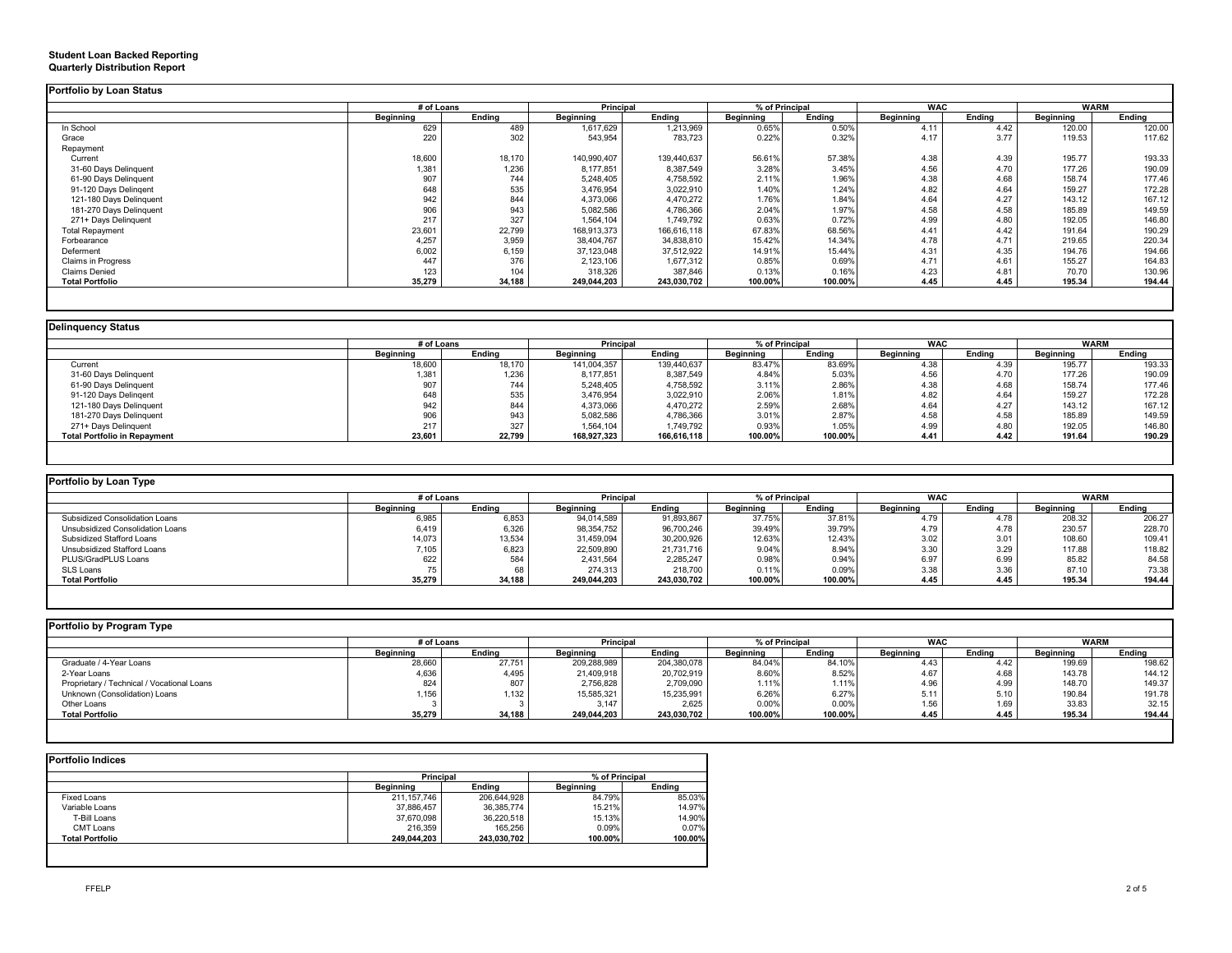| <b>IDistribution Date</b> | November 25, 2011                       |
|---------------------------|-----------------------------------------|
| <b>Collection Period</b>  | August 1, 2011 through October 31, 2011 |

## **Collection Activity**

| <b>Collection Account</b>                                                        | as of 10/31/2011 |
|----------------------------------------------------------------------------------|------------------|
| Beginning Balance - August 1, 2011                                               | 7,441,476        |
| <b>Collection Amount Received</b>                                                | 5,432,565        |
| Reserve Account                                                                  |                  |
| <b>Excess of Required Reserve Account</b>                                        |                  |
| Interest on Investment Earnings                                                  | 2,224            |
| Capitalized Interest Account (after a stepdown or release date)                  |                  |
| <b>Acquisition Account</b>                                                       |                  |
| Payments from Guarantor                                                          | 3,182,426        |
| Prior Quarter's Allocations or Adjustments                                       | 2,015            |
| Prepayments                                                                      |                  |
| Special Allowance Payments to Department of Education                            | (573, 896)       |
| <b>Consolidation Rebate Fees</b>                                                 | (506, 448)       |
| Investment Income                                                                |                  |
| Principal payments, interest payments, administration fees, servicing fees, etc. | (7,769,788)      |
| Transfer to Department Rebate Fund                                               |                  |
| <b>Total Available Funds</b>                                                     | 7,210,574        |

| as of 10/31/2011 |
|------------------|
| 23,472           |
| 141,768          |
| 20,253           |
|                  |
|                  |
| 185,493          |
|                  |

| <b>Cumulative Default Rate</b>                                    | as of 10/31/2011 |
|-------------------------------------------------------------------|------------------|
| <b>Current Period's Defaults</b>                                  | 2,243,503.67     |
| <b>Cumulative Defaults</b>                                        | 12,475,249.56    |
| Loans for which claims have been filed as of applicable month end | 2,402,620.11     |
| <b>Cumulative Default Rate</b>                                    | 5.07%            |
| Cumulative Recoveries (including reimbursements and collections)  |                  |
| Payments from Guarantor                                           | 13,630,550.79    |
| <b>Borrower Recoveries</b>                                        | n/a              |
| <b>Recovery Rate</b>                                              | 109.26%          |
| Cumulative Net Loss                                               | (1, 155, 301.23) |
| <b>Cumulative Net Loss</b>                                        | $-0.47\%$        |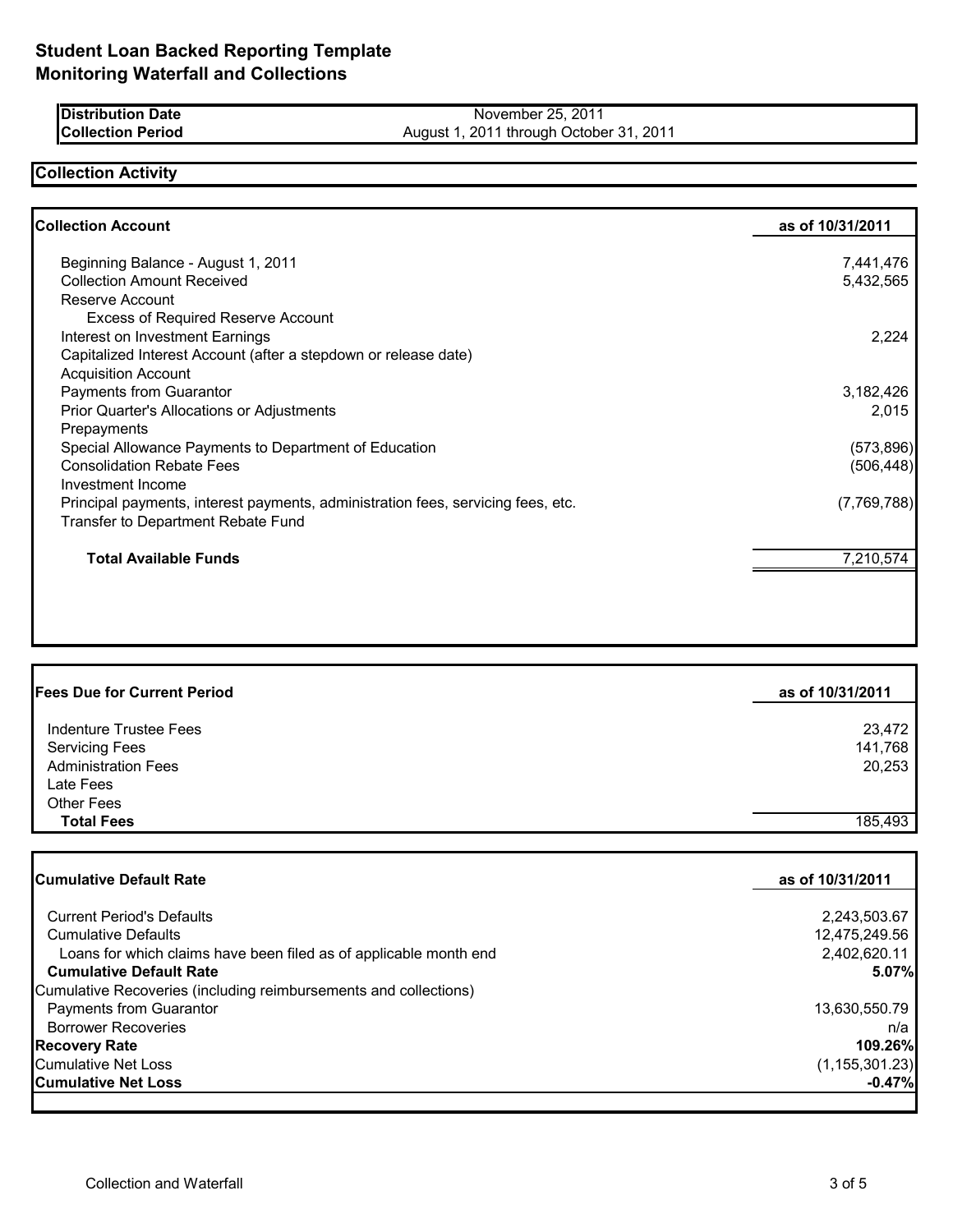# **Waterfall Activity**

| <b>Waterfall for Distribution</b>                                                            | <b>Amount Due</b> | <b>Amount Remaining</b> |
|----------------------------------------------------------------------------------------------|-------------------|-------------------------|
| <b>Total Available Funds</b>                                                                 |                   | 7,210,574               |
| First: Payments required under any applicable Joint Sharing Agreement                        |                   | 7,210,574               |
| <b>Second: Trustee Fees</b>                                                                  | 23,472            | 7,187,102               |
| <b>Third: Servicing Fees and Backup Servicing Fees</b>                                       | 141,768           | 7,045,334               |
| <b>Fourth: Administration Fees</b>                                                           | 20,253            | 7,025,081               |
| <b>Fifth: Noteholder Interest</b>                                                            | 726,882           | 6,298,199               |
| Sixth: Reinstate the balance of the Reserve Fund up to the Specified<br>Reserve Fund Balance |                   | 6,298,199               |
| Seventh: Noteholder Principal, until paid in full                                            | 6,298,199         |                         |
|                                                                                              |                   |                         |

| <b>Principal and Interest Distributions</b>                                      | Class A-1                                          | Class A-2 |
|----------------------------------------------------------------------------------|----------------------------------------------------|-----------|
| Quarterly Interest Due<br>Quarterly Interest Paid<br><b>Interest Shortfall</b>   | 726,882<br>726,882<br>$\overline{\phantom{0}}$     |           |
| Interest Carryover Due<br>Interest Carryover Paid<br>Interest Carryover          |                                                    |           |
| Quarterly Principal Distribution Amount<br>Quarterly Principal Paid<br>Shortfall | 6,298,199<br>6,298,199<br>$\overline{\phantom{0}}$ |           |
| <b>Total Distribution Amount</b>                                                 | 7,025,081                                          |           |